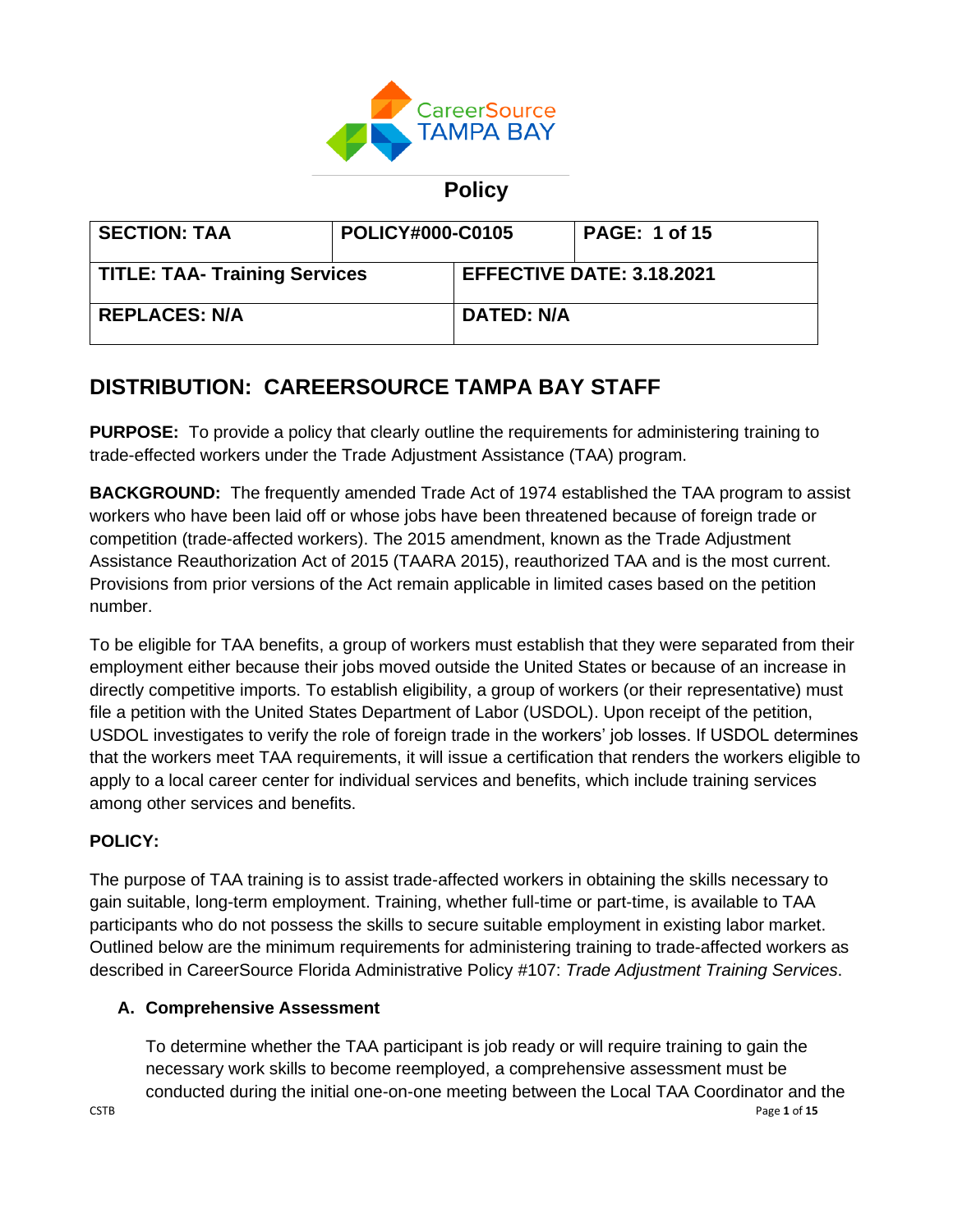TAA participant as described in CareerSource Florida Administrative Policy 108: *Trade Adjustment Assistance Employment and Case Management Services*.

# **B. Individual Employment Plan**

An Individual Employment Plan (IEP) is required for TAA participants who lack the skills to secure suitable employment in the existing labor market and will be entering TAA-approved training, as described in CSTB POLICY 020-C0088: Trade Adjustment Assistance Employment and Case Management Services. The IEP must precede the approval of any training, or waiver of training requirement, as outlined in DEO Memorandum: Trade Adjustment Individual Employment Plan Reporting. If any relevant barriers that may hinder the participant's ability to successfully complete training or obtain employment were identified during the comprehensive assessment, the steps (objectives) and/or supportive services necessary to complete training must be included in the TAA participant's IEP.

## **C. Training Program Selection**

The Local TAA Coordinator must work with the TAA participant to select a training program that targets specific occupation, coincides with the participant's IEP and supports the participant in obtaining suitable employment at the best wage available. The Local TAA Coordinator must provide all trade-affected workers interested in training with guidance regarding the required steps to enroll in TAA-funded training. The Local TAA Coordinator must also work with the trade-affected worker to secure a cost estimate of the requested training program from the training provider. The TAA participant must provide the Local TAA Coordinator with the requested training course curriculum, documentation of acceptance into the training program, the participant's assessment results (if applicable), and any other relevant educational records. This documentation and any other documents that support the training application must be uploaded to the Employ Florida Documents (staff) section under the participant's General Profile.

### **D. Training Application**

Once all training program selection documentation is submitted by the TAA participant, the Local TAA Coordinator must create a training application within the Training Applications subsection of the participant's Employ Florida TAA program application. The Local TAA Coordinator must create a training application before enrolling the TAA participant in any TAAfunded training services. When developing a participant's training application, the Local TAA Coordinator must indicate whether the training will include remedial or prerequisite training. These issues should be discussed, and testing should be conducted to determine if remedial or prerequisite training should be a part of the TAA participant's planned course work. The training application must be signed by the participant and Local TAA Coordinator and be stored in the Employ Florida Documents (staff) section under the participant's General Profile. Although the IEP is separate from the training application, the training being requested by the TAA participant should be stated as objectives within the IEP. The IEP must demonstrate that the completion of the approved training will support the TAA participant in achieving his/her overarching employment goal.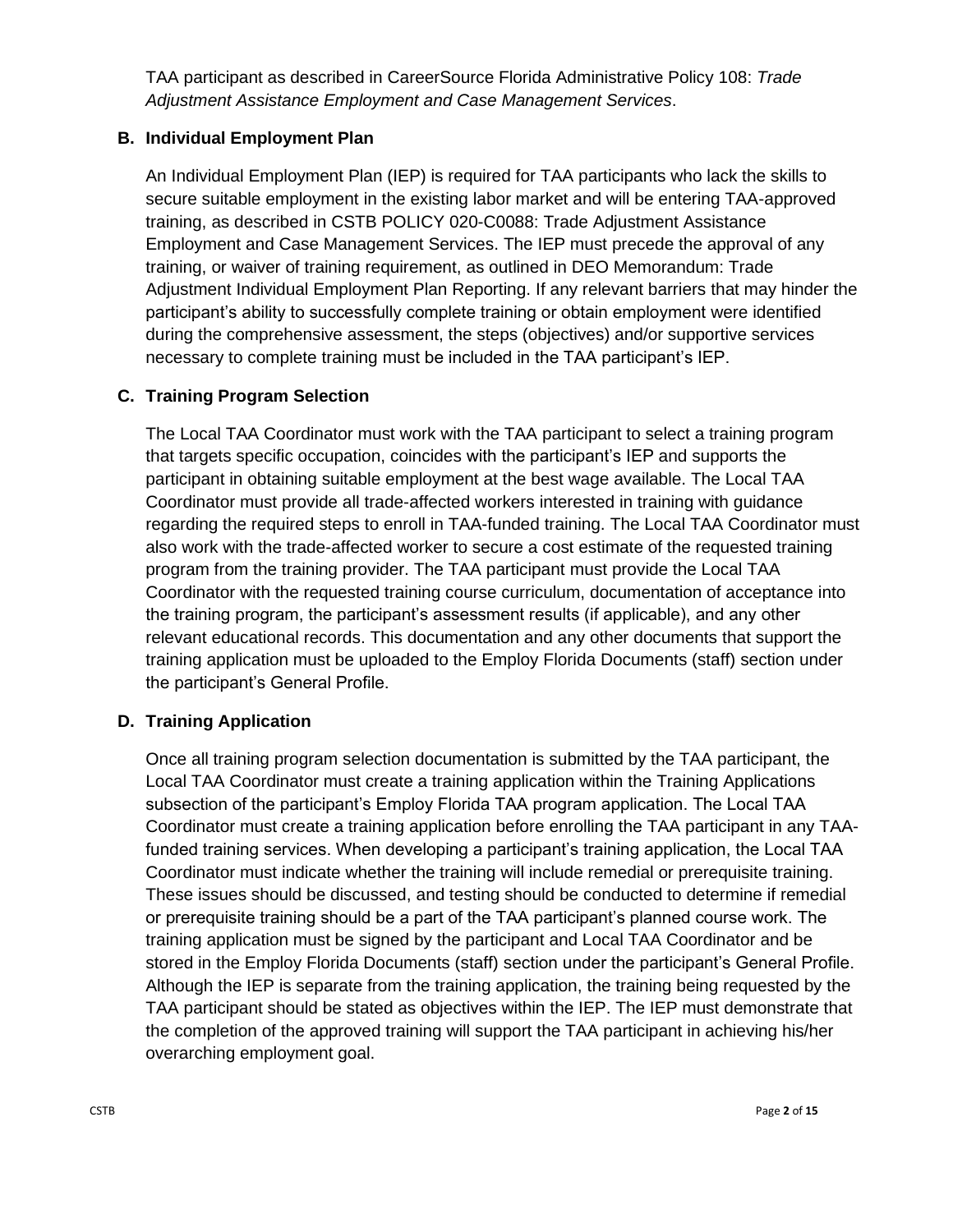# **E. Trade Readjustment Allowance**

Trade Readjustment Allowance (TRA) is an income support monetary benefit for TAA participants who have exhausted Reemployment Assistance (RA) and are enrolled in full-time training or have received a temporary waiver of the training requirement. To facilitate participation in training, TAA participants who are enrolled in full-time training may be eligible to receive up to 130 weeks of TRA monetary benefits. Although TAA participants may choose either part-time or full-time training, TAA participants attending part-time training are not eligible to receive TRA. For a TAA participant to be eligible to receive TRA, the Local TAA Coordinator must assist the participant to complete and submit a TRA ETA 855: Request for Determination of Entitlement to Trade Readjustment Allowances form to the State Trade Program office at TRA@deo.myflorida.com. The TRA ETA 855 form must be completed during the initial eligibility review as outlined in CSTB POLICY 020-C0088: Trade Adjustment Assistance Employment and Case Management Services. For the participant to remain eligible for TRA while in training, the Local TAA Coordinator must assist the TAA participant to enroll in and start full-time TAA-approved training prior to the training enrollment deadline, which is 26 weeks after the participant's last day of full-time work or the date the participant was certified by USDOL as trade impacted, whichever is later.

A TAA participant is considered enrolled in training when the participant's application for training is approved by CSTBand the training institution has furnished written notice that the participant has been accepted in the approved training program. The training program must begin within 30 calendar days of the date of such approval. Post enrollment, the Local TAA Coordinator must verify that the participant has started training within 30 calendar days and submit the approved training application to the State Trade Program Office at [TRA@deo.myflorida.com.](mailto:TRA@deo.myflorida.com)

There are three types of TRA benefits:

# **1. Basic**

Basic TRA benefits are paid when the participant has exhausted his/her RA benefits. TAA participants can receive up to 52 weeks of combined RA and Basic TRA benefits (12 weeks of RA and 40 weeks of Basic TRA). Participants have two years (104 weeks) of eligibility after separating from a trade-affected employer to receive basic TRA benefits. To qualify for Basic TRA benefits participants must be enrolled in TAA approved training or receive a waiver of the training requirement prior to the training enrollment deadline date or have completed TAA-approved training and be actively seeking employment.

# **2. Additional**

TAA participants can qualify for Additional TRA benefits if they have previously qualified for Basic TRA and are enrolled in full-time TAA-approved training. After exhausting Basic TRA, TAA participants may be able to receive Additional TRA for up to 65 weeks or until they complete training, whichever comes first.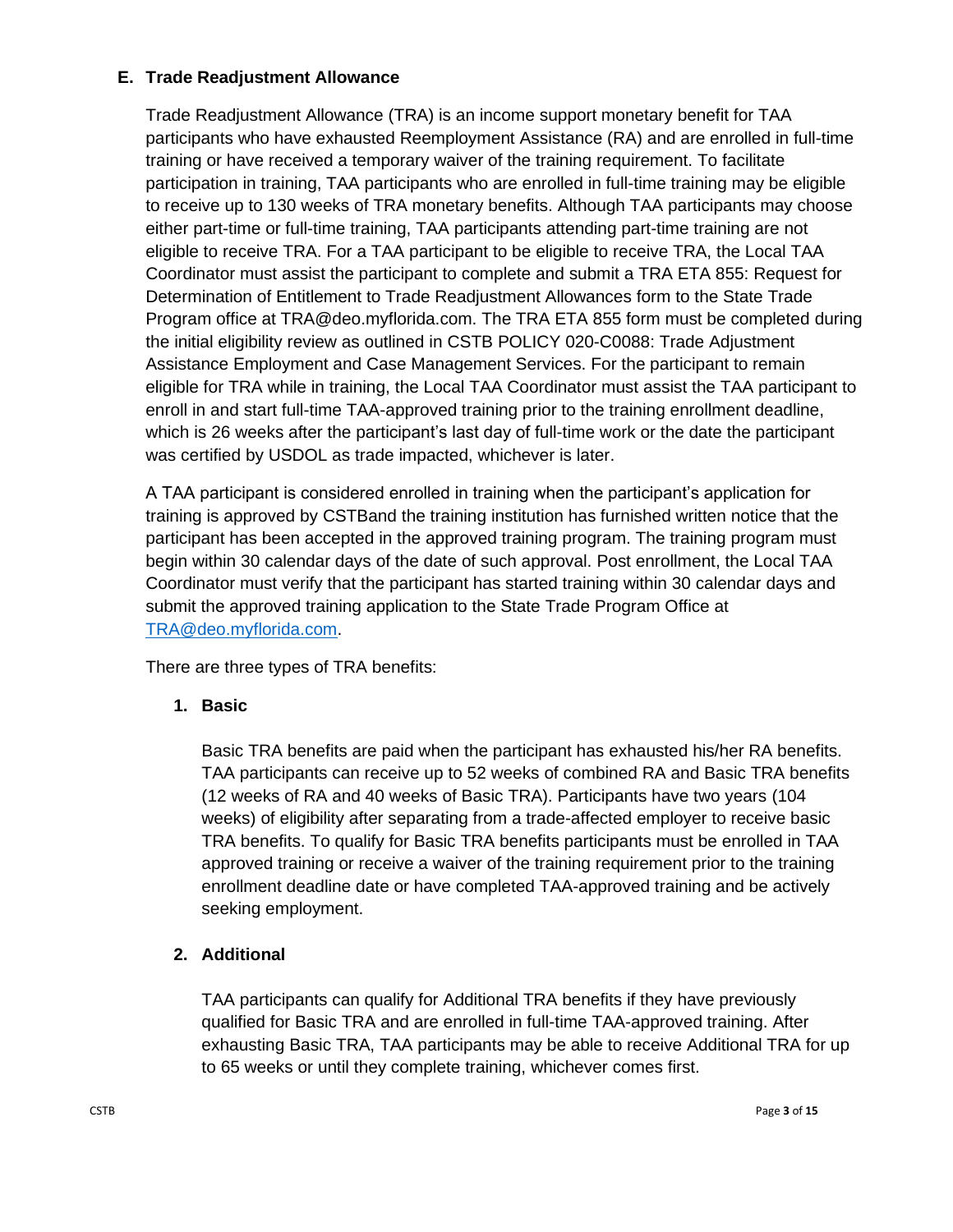# **3. Completion**

Completion TRA provides TAA participants who have successfully met training benchmarks an additional 13 weeks of TRA benefits. Completion TRA is payable within a 20-week period immediately preceding the end date of the TAA-approved training. Completion TRA is payable only for weeks the participant attends TAA approved training and is not payable during scheduled breaks. TAA participants must have exhausted Additional TRA to be eligible and only 13 weeks of benefits are available within the 20-week period.

# **F. Waiver of Training Requirement (Training Waiver)**

A TAA training waiver is a written statement to a TAA participant waiving the requirement to be enrolled in training prior to the participant's deadline date. The training approval deadline date is the last day of the 26th week from either the TAA participant's layoff date, or the date of the participant's TAA certification by the USDOL, whichever is later. The Local TAA Coordinator is responsible for determining the need for and approving TAA training waivers.

The need for a training waiver must be supported by the evaluation conducted through the comprehensive assessment. The Local TAA Coordinator must evaluate the results of the comprehensive assessment, and select one of the following three reasons for issuance of a waiver:

### **1. Health**

The TAA participant is unable to participate in training for health reasons, except that the basis for a waiver does not exempt the participant from the active work search requirements under federal or state Reemployment Assistance laws. Note: Supporting medical documentation is not required; information about TAA participant health issues, if any, and sensitive/personal and confidential information must not be documented in Employ Florida nor stored in the participant's electronic or hard-copy case file.

### **2. Enrollment Unavailable**

The enrollment date for the approved training is not immediately available but is within 60 days from the date the waiver is issued, or, if the training starts beyond 60 days of the date of the waiver, there are extenuating circumstances for the delay in enrollment. (E.g., The participant's training was approved beyond the deadline for the current semester and the participant will have to wait until the following semester to begin training.)

# **3. Training Not Available**

Training approved by CSTB is not reasonably available to the TAA participant from either governmental agencies or private sources (which may include area vocational education schools and employers), no training that is suitable for the TAA participant is available at a reasonable cost, or no training funds are available.

Training waivers may not be approved unless the participant has worked with the Local TAA Coordinator to develop an IEP.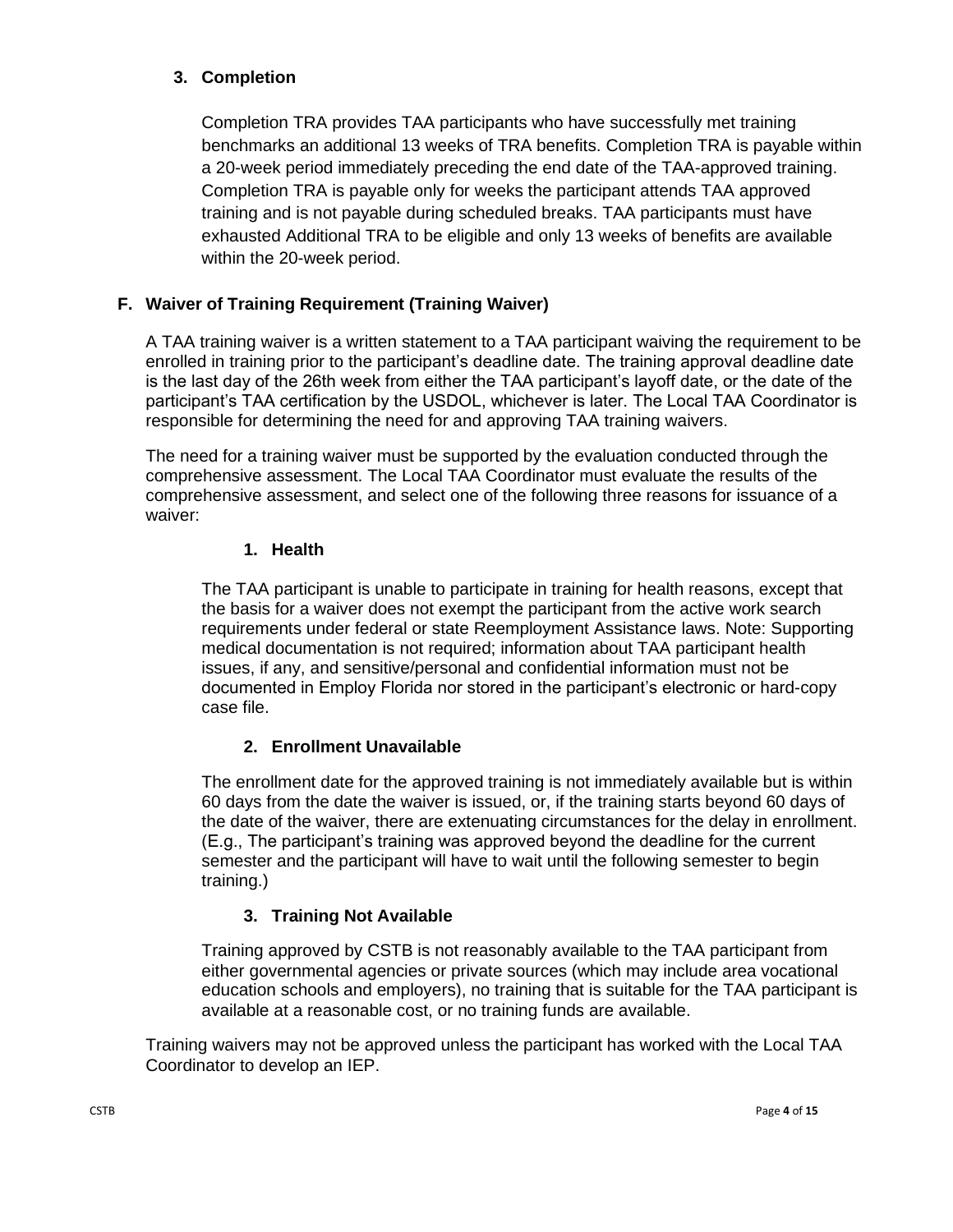The training waiver must be created in the Waiver Entry subsection of the TAA participant's Employ Florida TAA program application. Training waivers must be issued for a six-month period. The Local TAA Coordinator must review the training waiver at least once every 30 days until the waiver expires or is revoked due to enrollment into training and/or noncompliance. The review process requires the Local TAA Coordinator to confirm the status of the reason for the training waiver is unchanged, the participant is making ongoing efforts to enroll in full-time, TAA-approved training and is available for full-time work. The results of the review must be documented in Employ Florida case notes.

Waiver reviews must be completed in the Waiver Entry subsection of the TAA participant's Employ Florida TAA program application. For training waiver reasons "Enrollment Unavailable" and "Training Not Available," the review must include documentation that indicates progress toward entering training is being made while the waiver is active. If the TAA participant ceases efforts to enter training without reasonable justification (e.g., death in the family) or training is no longer feasible, the waiver must be revoked.

The Local TAA Coordinator must inform the TAA participant that while the participant is on a training waiver, weekly work searches are mandatory. Participants with training waivers must also make ongoing efforts to enroll in full-time, TAA-approved training and be able and available for full-time work.

It is acceptable to allow a waiver to expire, but waiver reviews must continue every 30 days until the expiration occurs. A training waiver will expire when one of the following occurs:

- 1. A TAA participant exhausts Basic TRA payments; or
- 2. The 104-week (two year) eligibility period for Basic TRA expires.

#### **G. Training Waiver Revocation**

The Local TAA Coordinator must revoke a waiver once a TAA participant enrolls in TAA approved training and may revoke it if he/she determines that the basis for the waiver is no longer applicable. However, once a waiver is revoked, it cannot be reissued unless the revocation is reversed by redetermination or appeal through the State Trade Program Coordinator. If a waiver is revoked, both the TAA participant and the State Trade Program Office must be notified in writing of this action. Notification to the State Trade Program Office must be sent to [TRA@deo.myflorida.com](mailto:TRA@deo.myflorida.com) and include the participant's name, Employ Florida state identification number, and the reason for waiver revocation.

A waiver must be revoked under any one of the following circumstances:

- 1. The TAA participant is enrolled in TAA approved training,
- 2. The reason for the waiver no longer exists,
- 3. The TAA participant refuses to participant in waiver reviews,
- 4. Basic TRA benefits have expired, or
- 5. The 104-week eligibility period for Basic TRA has expired.

Under no circumstance should a waiver be revoked without giving the TAA participant ample opportunity to participate in the review process. For example, a revocation should not occur without a minimum of six attempts to contact the participant over a three-week period. The contact attempts must be documented in Employ Florida case notes.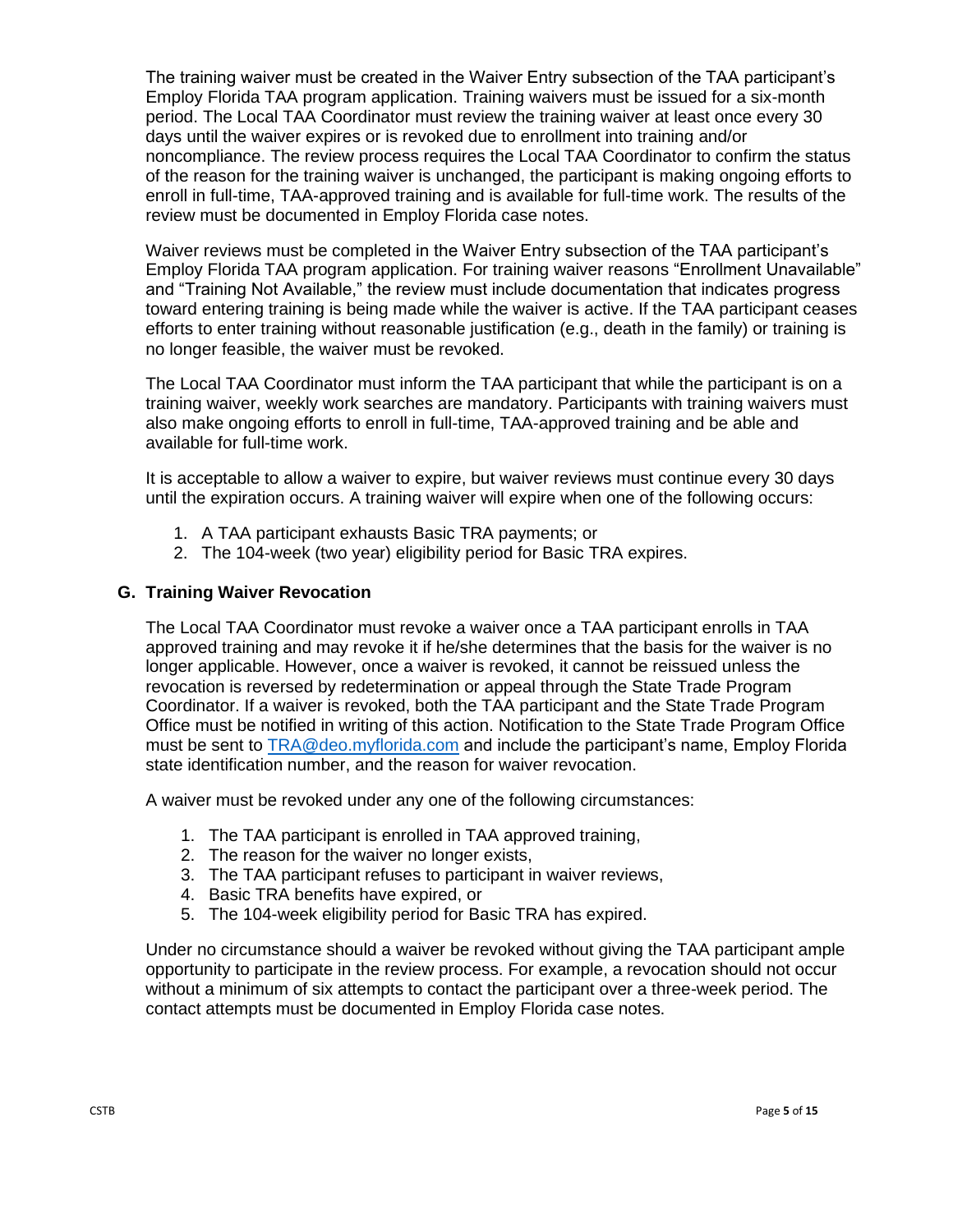### **H. Training Waiver Deadline Extension**

The training waiver deadline may be extended past the deadline date if the participant meets extenuating circumstances defined as:

- 1. Language barriers,
- 2. Medical problems,
- 3. Enrolled in a training program that is cancelled at the last minute, or
- 4. Other extenuating circumstances deemed beyond the participant's control by the State Trade Program Office.

To receive a training waiver deadline extension, the Local TAA Coordinator must submit a written request to the State Trade Program Office at [TRA@deo.myflorida.com.](mailto:TRA@deo.myflorida.com) The State Trade Program Office will make the determination regarding the participant's extenuating circumstances.

#### **I. Training Approval**

Once the Local TAA Coordinator has worked with the TAA participant to select an appropriate training program, and the participant has submitted all documentation required by the Local TAA Coordinator, the Local TAA Coordinator must create a training application within the Employ Florida TAA program application subsection: Training Applications.

The Local TAA Coordinator must approve or deny the TAA participant's training application in accordance with locally established training approval guidelines. Approval of training must be recorded by the appropriate service code in the TAA participant's Employ Florida TAA program application as outlined within [DEO Memorandum: Trade Adjustment Assistance TR](http://floridajobs.org/docs/default-source/lwdb-resources/policy-and-guidance/memos/2019-memoranda/memo_taa-ta1andtr0-employflsvccodechanges.pdf?sfvrsn=6)  [and TA Employ Florida Service Code Changes.](http://floridajobs.org/docs/default-source/lwdb-resources/policy-and-guidance/memos/2019-memoranda/memo_taa-ta1andtr0-employflsvccodechanges.pdf?sfvrsn=6)

Allowable types of training include: classroom training, on-the-job training, customized training designed to meet the needs of a specific employer or group of employers, apprenticeship programs, postsecondary education, prerequisite education or coursework and remedial education, which may include GED preparation, literacy training, basic math, or English as a Second Language. Per 20 CFR 617.22(i), all TAA-approved training must take place within the United States. Study abroad opportunities are not permissible and will result in cancellation of the full TAA training application and program eligibility.

In accordance with 20 CFR 617.22 (f)(2), a TAA participant may only be approved for a single training program per certified TAA petition. This does not prohibit CSTB's LWDB from utilizing more than one training provider for a trade-affected worker when necessary to support the TAA participant's training program. A training program may consist of a single course or group of courses designed for a TAA participant to meet a specific occupational goal.

Training is an entitlement under the Trade Act, but it is not an unconditional entitlement. For a trade-affected worker to be approved to receive TAA-funded training, the participant must meet each of the following six criteria for approval of training:

1. There is no suitable employment available for a trade-affected worker. It is the responsibility of the Local TAA Coordinator to determine the availability of suitable employment in the statewide commuting area as defined in DEO Memorandum: Trade Adjustment Assistance State Definition of Commuting Area and that there is no reasonable prospect of suitable employment becoming available in the foreseeable future. This criterion must be satisfied by reporting Employ Florida service code 114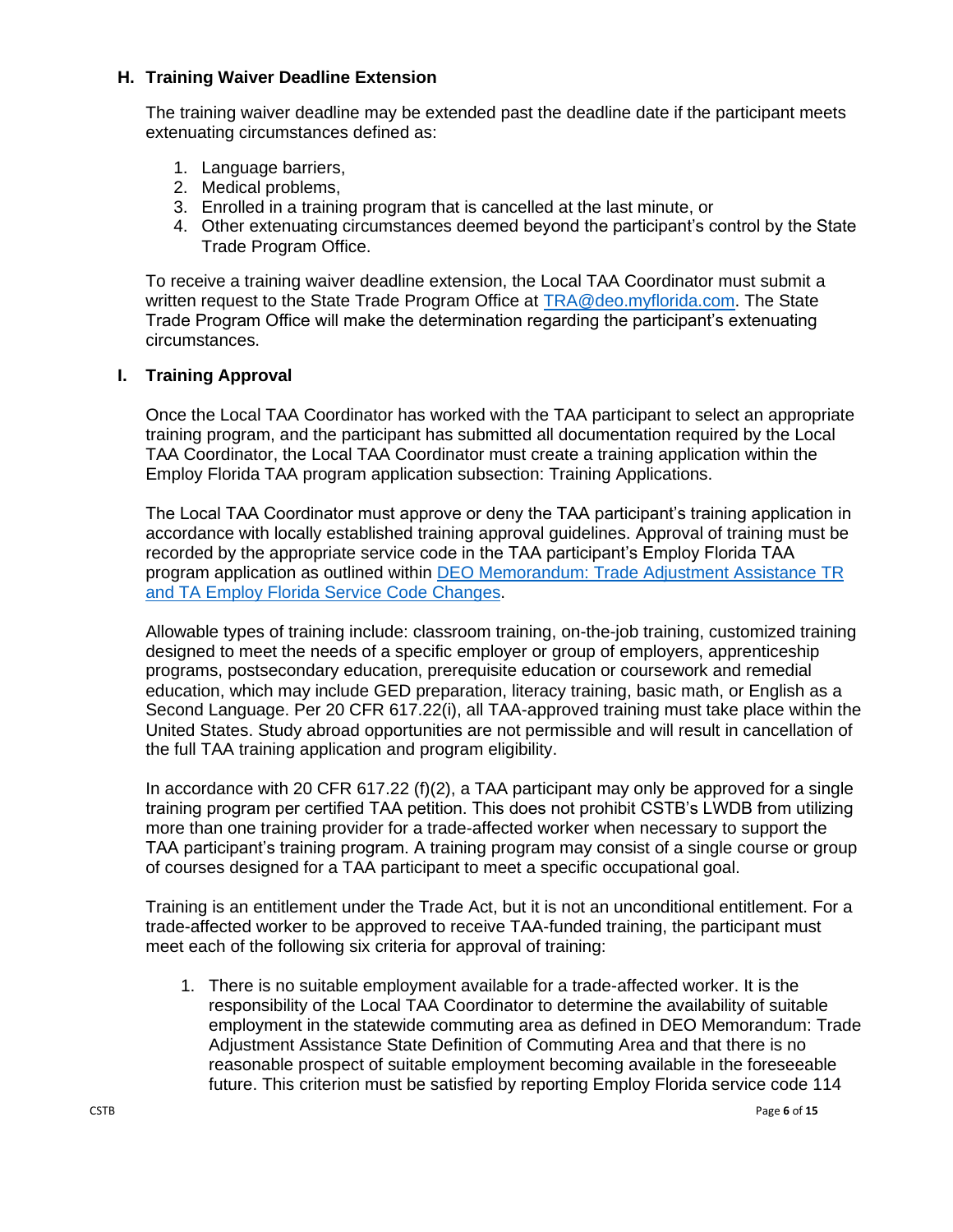(Staff-Assisted Job Search) along with a supportive case note within the TAA participant's Employ Florida training application.

- 2. The trade-affected worker would benefit from appropriate training. This means there is a direct relationship between the trade-affected worker's need for skills training or remedial education and the skills that would be provided by the training program under consideration. The participant must also have the mental and physical capabilities to undertake, make satisfactory progress in, and complete the training, as well as be job ready upon completion of the training program.
- 3. There is a reasonable expectation of employment following successful completion of the training. This means that given the job market conditions expected to exist when the TAA participant completes the training program, there is a reasonable expectation that the participant will obtain employment using the skills obtained.
- 4. The approved training is reasonably available from either governmental agencies or private sources. In determining whether training is reasonably available, the Local TAA Coordinator must give first consideration to training opportunities available within the statewide commuting area. Training at facilities outside the statewide commuting area should be approved only if such training is not available within the commuting area or if there will be a cost savings to the TAA program.
- 5. The TAA participant is qualified to undertake and complete such training. The TAA participant's personal qualifications, including their physical and mental capabilities, educational background, work experience and financial resources must be determined adequate to undertake and complete the specific training program being considered.

Evaluation of the TAA participant's financial resources must include an analysis of the remaining weeks of Reemployment Assistance (RA) and/or TRA benefits in relation to the duration of the training program. If the affected worker's RA/TRA benefits will be exhausted before the end of the training program, the Local TAA Coordinator must work with the TAA participant to determine if personal, family resources, or other financial means will be available for the TAA participant to complete the training.

6. The training is suitable and available at a reasonable cost. This means that training may not be approved at one training provider when training substantially similar in quality, content and results can be obtained from another provider at a lower total cost within a similar time frame.

Further, the training application must include the cost of travel and subsistence if the training provider is outside the commuting area. If the training provider is outside the commuting area, training may not be approved when the costs of the training are unreasonably high in comparison with the average costs of substantially similar training offered by other training providers within the commuting area.

Compliance with these six criteria must be certified by the Local TAA Coordinator by answering in the affirmative to all six criteria for the approval of training options, accompanied by supportive case notes within the participant's Employ Florida TAA Training Application.

#### **J. Training Benchmarks**

Training benchmarks assist the Local TAA Coordinator with monitoring the TAA participant's progress towards completing the approved training within the required timeframe. Additionally,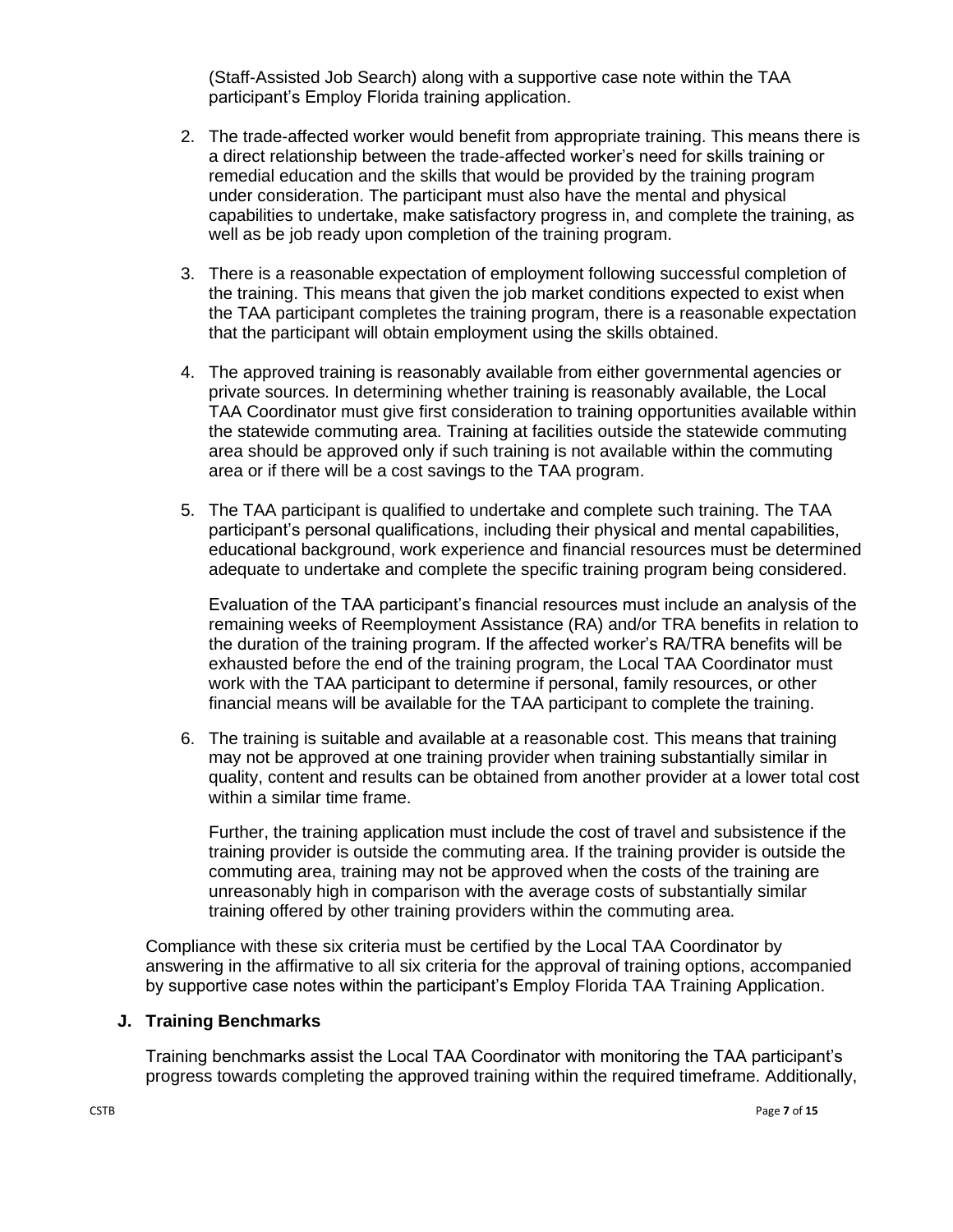substantially meeting benchmarks allows a TAA participant who is enrolled in TAA approved training, and who has exhausted Basic TRA and Additional TRA, to collect 13 weeks of Completion TRA. Training benchmarks are required to be established when a TAA participant enrolls in TAA-approved training exceeding eight weeks. The two required TAA training benchmarks are:

- 1. Maintaining satisfactory academic standing (not on probation or determined to be "at risk" by the instructor or training institution).
- 2. On schedule to complete training within the timeframe identified in the approved training application.

The Local TAA Coordinator must review benchmarks in intervals no greater than 60 days beginning on the training start date. The Local TAA Coordinator must record benchmark reviews in the TAA participant's Employ Florida TAA program application's training benchmark subsection. Local TAA Coordinators must verify training benchmark reviews in Employ Florida by uploading supporting documentation such as grades, test scores, instructor's communication or school progress reports. Benchmark reviews must also be incorporated into the participant's IEP as clearly stated objectives so that the participant understands the requirement to maintain contact with the Local TAA Coordinator to show ongoing and satisfactory participation in approved training activities, including reporting class schedules, attendance, grades, class drops or changes, other income from grants, and any resulting employment.

The TAA participant must meet both benchmarks to successfully pass a benchmark review. The first time a TAA participant fails a benchmark review, the Local TAA Coordinator must provide the participant a printed copy of the Employ Florida Training Benchmark Review and issue a verbal or written warning. The Local TAA Coordinator must remind the participant that continuation in the TAA program and receipt of TAA benefits is dependent on making satisfactory progress and maintaining full-time attendance. The issuance of a warning must be documented in Employ Florida in the Training Benchmark's case note section of the TAA participant's TAA program application.

If the TAA participant receives a second substandard benchmark review, the Local TAA Coordinator must modify the training application and IEP. The modification to the training application must include a change in the academic or vocational course of study outlined in the participant's IEP. The modification to the IEP must include a change in occupation, type of training or training provider. If the TAA participant is encountering difficulties, the Local TAA Coordinator must document the intervention to be provided through additional objectives within the participant's IEP.

If the Local Training Coordinator does not revise the training application and IEP, or the TAA participant refuses the needed updates following two consecutive failed benchmark reviews, the participant will lose his/her eligibility for Completion TRA. Once the TAA participant's training application and IEP have been revised, the number of failed reviews resets and the process to determine the number of failed reviews restarts.

Failure of one or two benchmark reviews does not automatically result in termination of training; however, failing the first review should be a red flag to the Local TAA Coordinator regarding the appropriateness of the training program. TAA's six criteria for approval of training requires that the TAA participant is qualified to undertake and complete the training. If it becomes clear that the participant will not successfully complete training after a thorough review of the situation and possible consultation with the training provider, and if the TAA participant refuses to revise the training application and IEP, a recommendation to remove the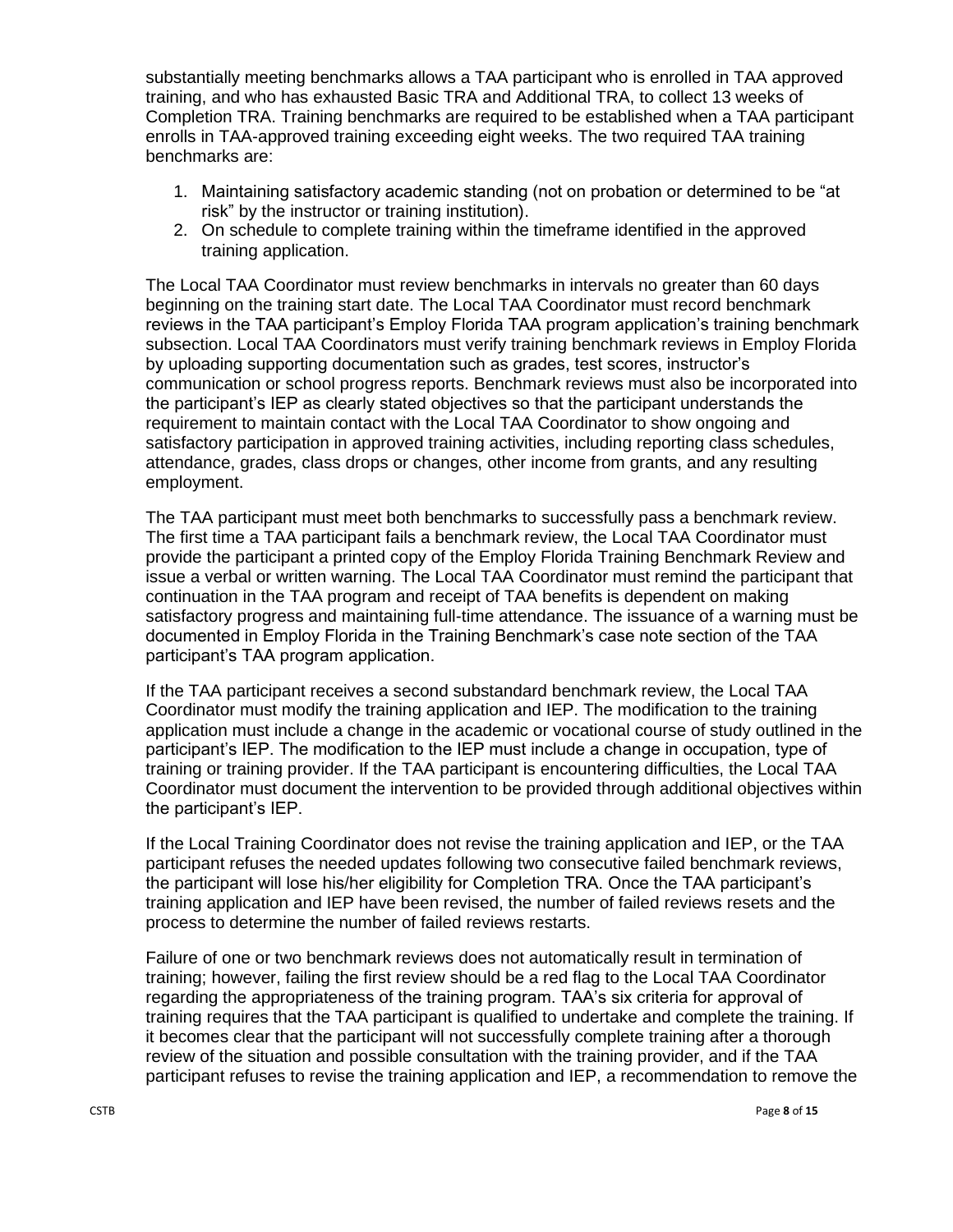participant from the TAA program must be submitted to the State TAA Coordinator at [TAA@deo.myflorida.com.](mailto:TAA@deo.myflorida.com)

### **K. Training Providers**

It is recommended, but not required, that training providers be on the Eligible Training Provider List (ETPL) for the approval of a TAA training application. Training providers not on the ETPL may be utilized if CSTB's LWDB can confirm that the training institution is accredited by using the U.S. Department of Education's Database of Accredited Postsecondary Institutions and Programs (DAPIP). There must also be a reasonable expectation of employment following the successful completion of the training.

It is encouraged that training providers on the ETPL offering comparable training within the local area be considered before providers not on the ETPL as these training providers have been locally verified as offering training programs aligned with CSTB's LWDB's local indemand occupations and industry sectors. However, CSTB's LWDB is not authorized to restrict TAA-funded training exclusively to training providers on the ETPL.

### **L. Training Program Duration**

The Local TAA Coordinator must work with the TAA participant to determine the appropriate duration of the training. The training must be of suitable duration to achieve the desired skill level to facilitate employment in the selected occupation in the shortest possible time. To calculate the total number of weeks a TAA participant will attend or has attended training, only the "actual" number of training weeks must be counted. TAA-approved breaks in training, breaks between semesters, or holiday breaks are not counted against the maximum weeks allowed.

Contingent upon the petition series the trade-affected worker is certified under, TAA training may be approved for a duration as defined in the following chart.

| Petition Numbers 50,00 - 69,999 (2002 Amendment)                                                 |  |  |
|--------------------------------------------------------------------------------------------------|--|--|
| 104 weeks of full-time training<br>٠                                                             |  |  |
| 130 weeks of full-time training if remedial training is required                                 |  |  |
| Petition Numbers 70,000 - 79,999 (2009 Amendment)                                                |  |  |
| 130 weeks of full-time or part-time training                                                     |  |  |
| 156 weeks of full-time training or part-time is remedial or prerequisite training is<br>required |  |  |
| Petition Number 80,000 - 80,999 (2011 Amendment)                                                 |  |  |
| 104 weeks of full-time training                                                                  |  |  |
| 130 weeks of full-time training if n\remedial training is required                               |  |  |
| Petition Numbers 81,000 and above (2015 Amendment)                                               |  |  |
| 130 weeks of full-time or part-time training                                                     |  |  |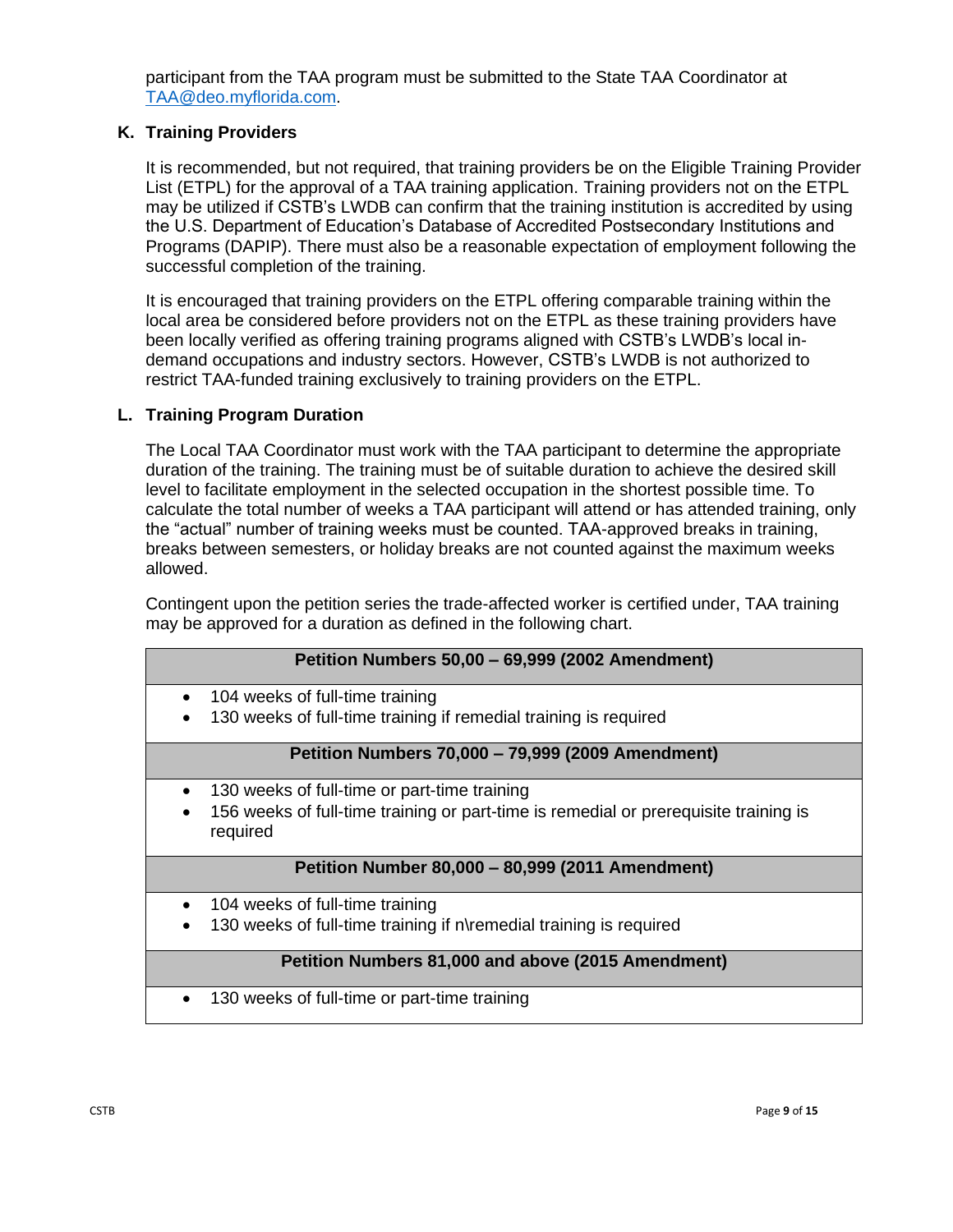### **M. Remedial and Prerequisite Training**

If the results of the comprehensive and/or specialized assessment indicate the need to correct or improve deficient skills (e.g., limited English proficiency) necessary for successful completion of the training program, remedial courses must be considered. (See CSF Administrative Policy 108: Trade Adjustment Assistance Employment and Case Management Services for requirements regarding comprehensive and specialized assessments.) Wherever practical, remedial training should be conducted concurrently with occupational skills training.

Prerequisite training is education designed to provide the required courses for entry into a specific, approved occupational or vocational training program. Local TAA Coordinators may approve prerequisite courses as part of the TAA participant's training program. If a TAA participant requires prerequisite training or remedial training that cannot reasonably be conducted concurrent with occupational skills training, the training application must be developed in such a way that any break between remedial/prerequisite and occupation skills training does not exceed 30 days, whenever possible. Every effort must be made to ensure a seamless transition from one component of training to the next.

If remedial and/or prerequisite training is required, the participant's Employ Florida TAA training application must reflect these courses in their entirety to include the start and end dates of the entire training program, including the dates for each remedial and/or prerequisite training. Remedial and prerequisite training weeks must be included when determining training program duration.

## **N. Distance Learning**

Training and Employment Guidance Letter (TEGL) 09-05 provided a revised interpretation governing distance learning, also referred to as online learning, to allow for its approval under TAA when the degree or certificate received is equivalent to that received through classroom training. This interpretation expands the types of approvable training; to include scenarios in which the TAA participant completes all, or part of, an educational or vocational program online, or in a location that is not physically on the campus of the institution hosting the training program. CSTB's LWDB may not restrict the use of distance learning for TAA training.

For online learning to be approved, all six criteria for approval of training must be met. Online learning, in some cases, may be more self-paced than classroom training. The Local TAA Coordinator must work with distance learning providers to understand a specific program's participation requirements and benchmarks. Information from training providers informs the Local TAA Coordinator of progress, which is critical in reviewing benchmarks and gauging satisfactory academic progress. It is recommended that the Local TAA Coordinator review the syllabus of the online training program and ensure the participant is providing all required information from the training provider's management information system to demonstrate progress.

# **O. On-the-Job Training**

On-the-Job Training (OJT) under TAA consists of up to a 104-week maximum of training provided by an employer to a TAA participant who has been hired by the employer. OJT is conducted while the TAA participant is engaged in productive work in a job that provides knowledge or skills essential to the full and adequate performance of the job. TAA participants may be approved for a training plan that consists of both classroom-based training and OJT, however, the duration of the total training plan must adhere to Section L of this policy with the OJT portion of the training not exceeding 104 weeks.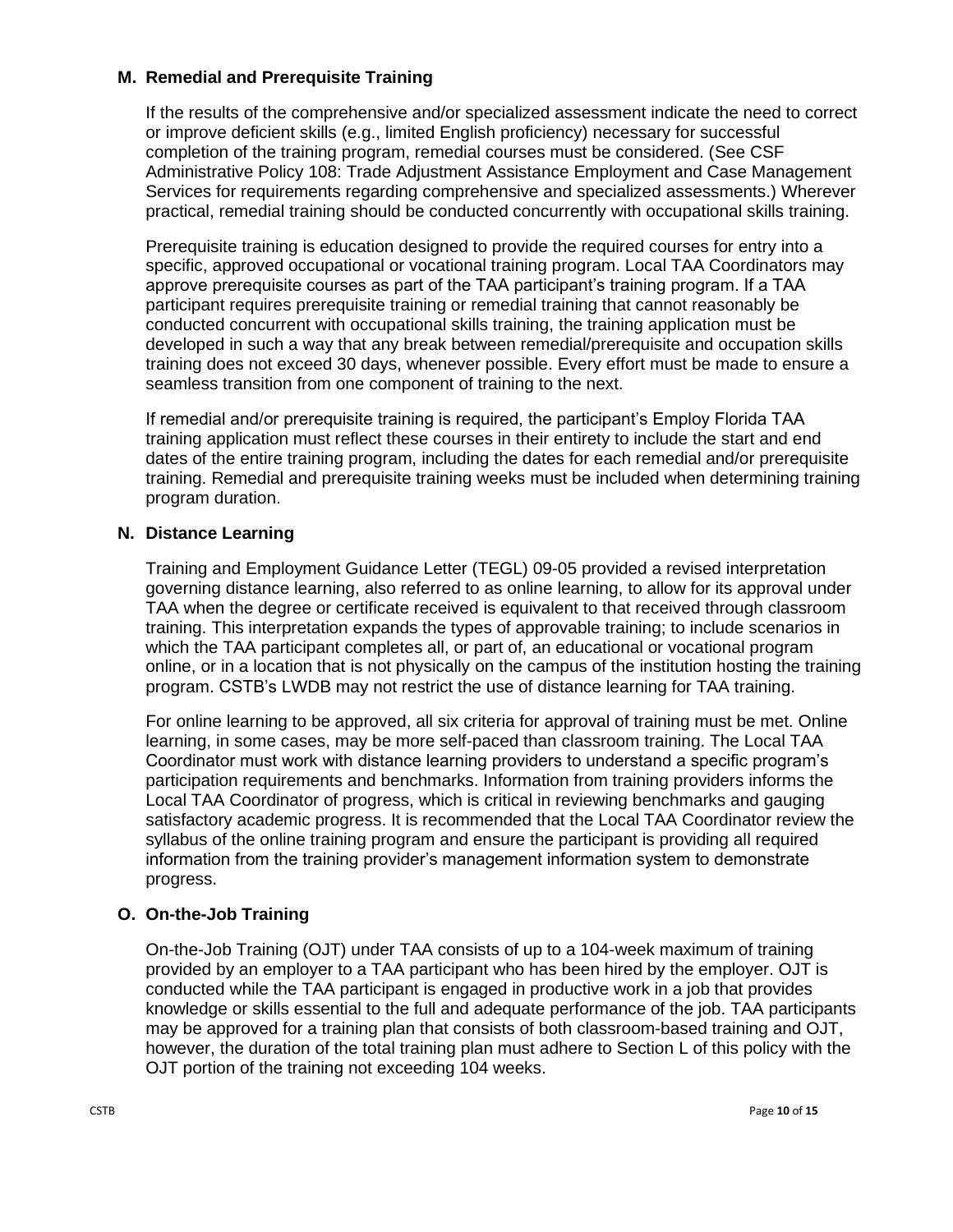CSTB's LWDB is responsible for ensuring OJT programs meet the following requirements:

- 1. Are reasonably expected to lead to suitable employment with the employer offering the  $O$ JT.
- 2. Are compatible with the skills of the TAA participant.
- 3. Include a curriculum through which the TAA participant will gain the knowledge or skills necessary to become proficient in the job for which the TAA participant has been hired and is being trained.

CSTB's LWDB may enter into a contract to pay the hiring employer not more than 50 percent of a TAA participant's salary, paid in monthly installments, using TAA funds, for a maximum of 104 weeks. The TAA participant must be engaged in learning new skills during OJT. If the job does not require 104 weeks of training time, the contract is written for the appropriate amount of time required to learn the skills.

OJT through the TAA program is not an incumbent worker training program; it is available to individuals who otherwise lack marketable skills and require training to return to suitable employment. Since TAA training may not be approved retroactively, a worker interested in OJT needs to apply for the OJT with the Local TAA Coordinator before beginning employment. Additionally, TAA does not permit OJT in the TAA participant's previous, trade impacted occupation, with respect to the article produced or service provided by the worker's previous, trade-impacted employer.

TAA participants enrolled in OJT may not be able to access TRA due to their income earned through wages. However, TAA participants age 55 and older may be eligible for Reemployment Trade Adjustment Assistance (RTAA) while participating in OJT. RTAA is a cash benefit that pays 50% of the gap between what the participant earned in his/her previous, trade-impacted employment and what the TAA participant earns in his/her new job. This subsidy is paid over two years, or up to \$10,000, whichever comes first. Local TAA Coordinators who require assistance determining if a participant is eligible for TRA or RTAA may contact the State Trade Program Office at [TRA@deo.myflorida.com.](mailto:TRA@deo.myflorida.com)

Training benchmarks are associated with academically oriented training and securing a credential; therefore, OJT does not require benchmarks. If an OJT is being monitored as part of the training contract with the employer, TAA benchmark reviews and the accompanying Employ Florida data entries on the TRA Benchmarks tab are not required. Refer to CSTB Onthe-Job Training POLICY# 018-C0011 for further information on CSTB's administration of Onthe-Job Training program services.

# **P. Retakes**

If a TAA participant fails one or more courses, the TAA program may pay for the retake. The decision to pay for the retake, and the number of times CSTB will pay for the course to be retaken will depend on if the institution has listed in the overall tuition cost that retakes are covered. This will be reviewed and evaluated on a case-by-case basis. The TAA participant's training application still must not exceed 130 weeks of training even if courses are retaken. The Local TAA Coordinator must document the following information in the training application case note section for participants granted a retake under TAA:

- 1. Name or course number of course(s) failed,
- 2. Reason for failure, and
- 3. Action to be taken to prevent another failure. Such actions may include, but are not limited to, tutoring, enrolling in a necessary pre-requisite course, changing the training goal within the same industry (certificate vs. degree), etc.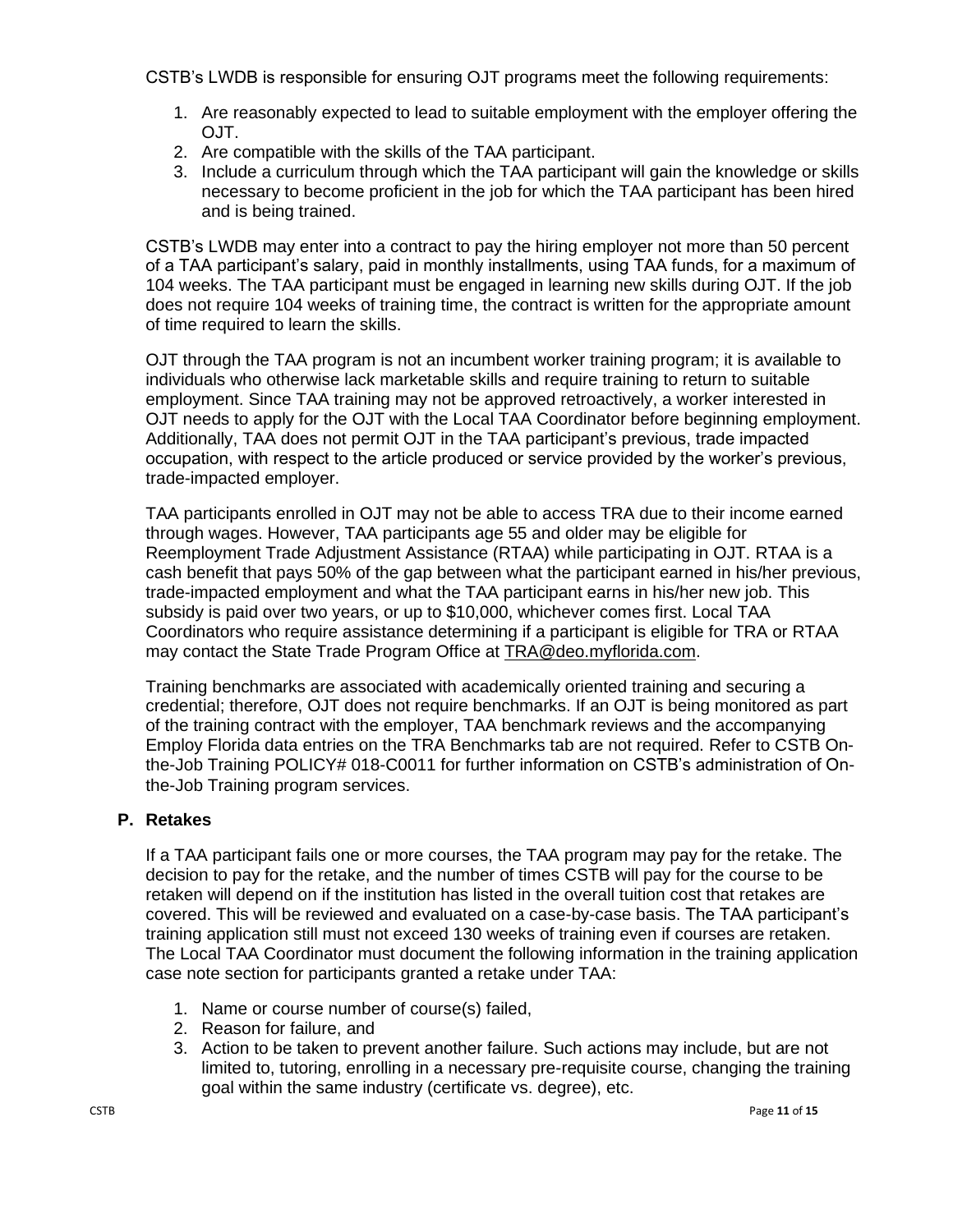### **Q. Scheduled Breaks in Training**

Scheduled breaks in training include all periods within or between courses, terms, quarters, semesters and academic years as provided for in the training provider's schedule or syllabus. Scheduled breaks are not included in the calculation of maximum allowable training weeks. Prior to the break in training, the TAA participant must request the break and the Local TAA Coordinator must issue an approval. Scheduled breaks must be reported in the TAA participant's Employ Florida TAA program application using service code 233 (TAA – Scheduled Break in Training). The service must include the begin and end date for the scheduled break. The maximum amount of days that a TAA participant can temporarily cease training is not defined; therefore, the length of interruption of training is at the discretion of the LWDB; however, the end date may not extend beyond the maximum allowable weeks for the training.

TAA participant may continue receiving TRA benefits during scheduled breaks that are no longer than 30 business days (not including state recognized holidays or weekends) and meet the following conditions:

- 1. The participant was participating in the training before the beginning of the break,
- 2. The break was published in the training provider's schedule or is indicated in the participant's approved training application, and
- 3. The participant resumes training immediately after the break.

Local TAA Coordinators must inform TAA participants that breaks in training have the following impacts on benefits:

- 1. No Basic or Additional TRA will be paid to a TAA participant for any week that begins or ends within a scheduled break of 30 days or more,
- 2. The maximum amount of Basic TRA available is not affected by the weeks the TAA participant does not receive TRA while on a break, but the weeks will count against the 104-week eligibility period; and
- 3. For Additional TRA, any week(s) for which TRA is not paid will count against the eligibility period and, possibly, the number of weeks payable.

### **R. Unscheduled Breaks in Training**

Generally, TAA participants in training must remain in training until it is completed. However, if it is necessary for the TAA participant to temporarily stop attending training, the participant must request an unscheduled break. Unscheduled breaks of TAA-approved training are managed on an individual basis contingent upon the reason for the interruption. In general, TAA participants who voluntarily withdraw themselves from training for any reason cannot reenter training. However, some exceptions may apply, especially in cases where the reason for the interruption is due to health or other personal reasons that are beyond the control of the TAA participant.

The Local TAA Coordinator will evaluate allowing TAA participants who stop training to return under the following circumstances:

- 1. The reason for the unscheduled break in training can be remedied by a short period away from school; or
- 2. When training can be completed within the maximum allowable weeks to complete training.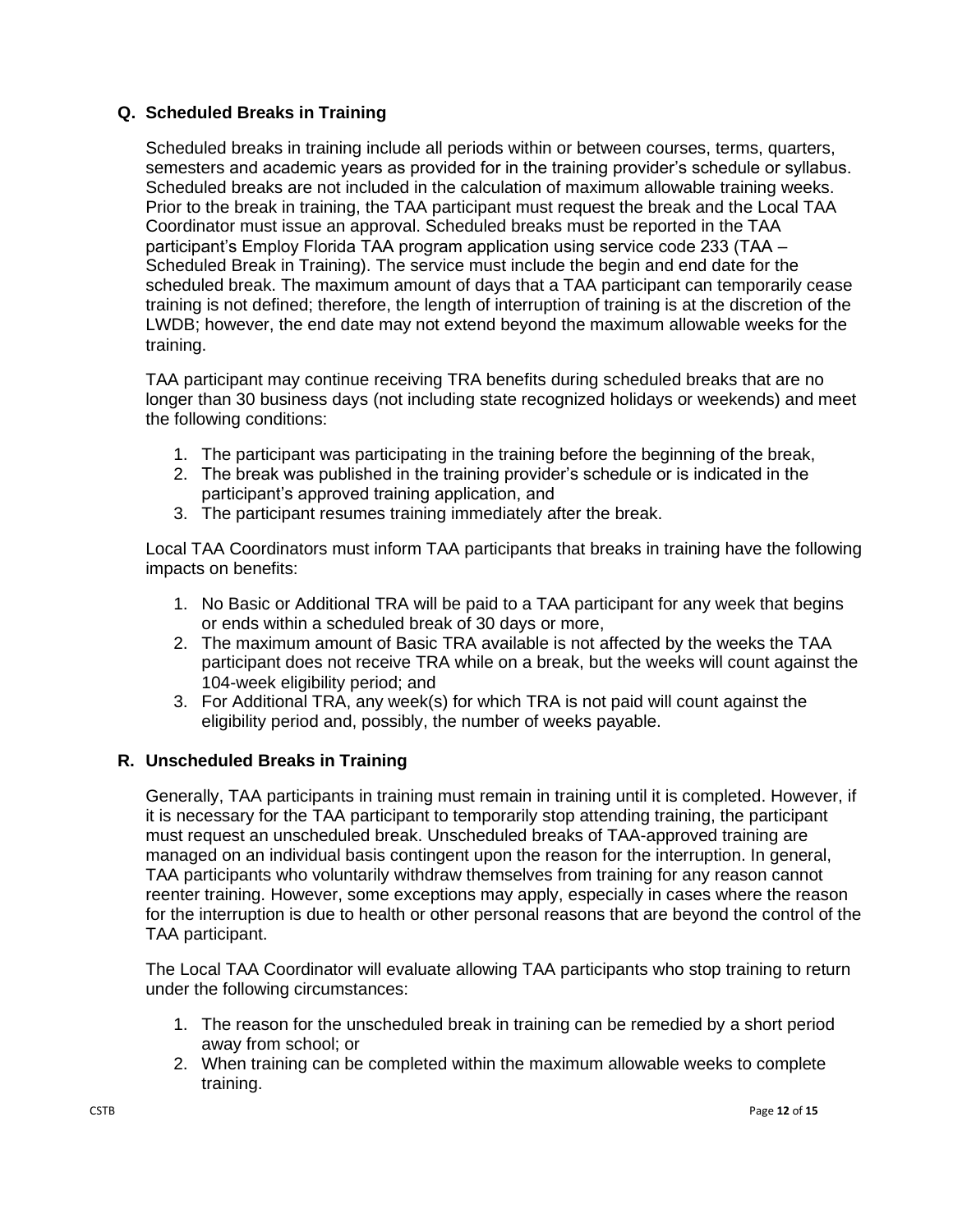Any changes in training program end dates must be documented and the State Trade Program Office must be notified immediately by submitting the revised training application to [TRA@deo.myflorida.com.](mailto:TRA@deo.myflorida.com) TAA participants who are receiving TRA benefits (or are not yet receiving TRA because RA benefits have not yet been exhausted) must be informed that a period of interruption in training may affect their benefits.

## **S. Measurable Skills Gains**

Measurable Skill Gains (MSG) is an indicator required by the Workforce Innovation and Opportunity Act (WIOA) designed to measure in-progress skills gains made by participants (including TAA participants) enrolled in education or training during a program year. TAA participants who receive any training service, regardless of funding source, and are coenrolled with WIOA Adult or Dislocated Worker programs are included in MSG calculations for both TAA and WIOA programs. Therefore, to ensure MSG performance is captured appropriately, it is recommended that the LWDB cross-train TAA and WIOA staff to properly document and report Measurable Skill Gains.

All participants in TAA-approved training require Measurable Skill Gains to be documented in Employ Florida. Local TAA Coordinators must report participant progress in the Measurable Skill Gains subsection of the TAA participant's Employ Florida TAA program application. The participant's documented progress must meet one of the following criteria:

- 1. Educational Functioning Level (EFL) gain. An EFL gain is the advancement of educational level by making measurable improvement in educational attainment as measured by a pre-test and post-test such as the Test of Adult Basic Education (TABE).
- 2. EFL gain by entry into postsecondary education.
- 3. Credential attainment.
- 4. 12 credits earned in one semester. Transcripts/report cards must not indicate that the participant withdrew from courses and/or dropped out of school, was removed from the institution, or otherwise indicate removal on academic or conduct grounds.
- 5. Progress report from the training provider.
- 6. Passing of an exam or test for a specific occupation (e.g. Welding Certification, Commercial Driver's License (CDL)). Tests administered as part of a typical secondary or postsecondary education course do not count.

### **T. Credential Attainment**

Training and Employment Guidance Letter (TEGL) 15-10 established "credential" as the umbrella term encompassing postsecondary degrees, diplomas, GEDs, licenses, and industry recognized certifications. Credentials are designed to equip TAA participants to enter or reenter employment, retain employment, or advance into better employment. The following are acceptable types of credentials that may be reported:

- 1. Secondary school diploma or recognized equivalent,
- 2. Associate degree,
- 3. Bachelor's degree,
- 4. Occupational licensure, certification, and certificate (includes Registered Apprenticeship, Career and Technical Education educational certificates, and technical diplomas); and
- 5. Other recognized certificates of industry/occupational skills completion sufficient to qualify for entry-level or advancement in employment.

TAA participants may attain multiple credentials if the credentials are listed in the training application and are required for achievement of the participant's occupational goal. Examples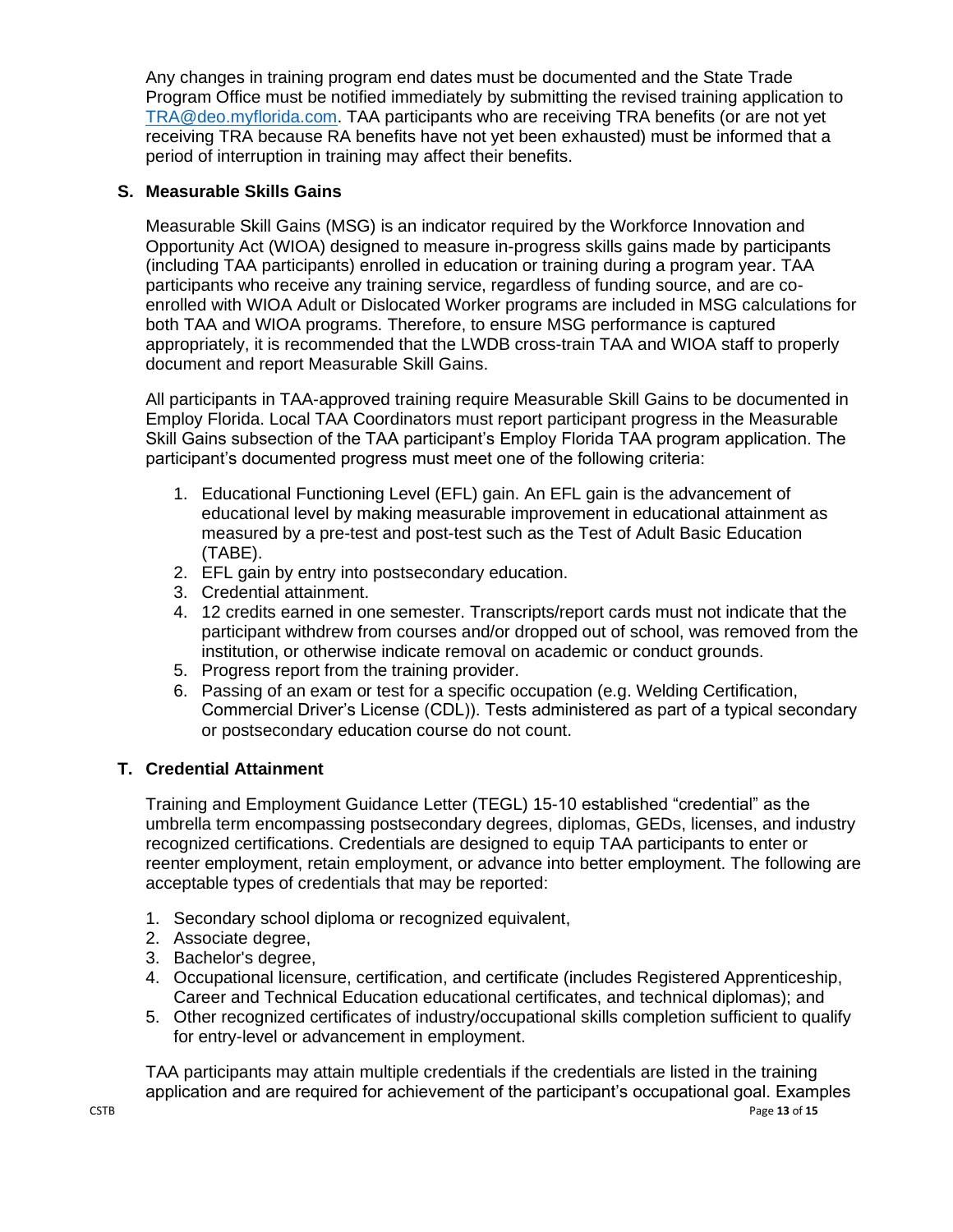of acceptable multiple credentials include the attainment of a bachelor's degree and a professional license.

Graduate degrees are not counted as a performance measure for credential attainment. TAA will continue to approve graduate degree programs if they are required for the attainment of the participant's occupational goal. However, since graduate degrees no longer count towards credential attainment, a professional or occupational license that is required for, or helpful to, the occupation must be included in the training application. This professional or occupational license must be coded as a credential. Note, in the case of an occupational license, the credential is earned when the license is earned; not when the licensing exam is taken.

Credentials must be reported in the TAA participant's Employ Florida TAA program application credentials subsection and a copy of the credential must be scanned and uploaded as source documentation. If the TAA participant is enrolled for a credential in WIOA (or another partner program) and a separate credential for TAA, both credentials must be reported when they are earned. If the participant is co-enrolled in WIOA and TAA with a single credential, the single credential must be reported under both programs.

WIOA participants have up to one year from program exit to obtain their credential for WIOA funded training, but under TAA they must be job ready upon completion of their TAA approved training. Therefore, any credential obtained through TAA must be reported prior to closure of the participant's Employ Florida TAA program application

### **U. Training Closure**

When TAA participants are removed from, withdraw, or complete their training program, the Local TAA Coordinator must update the TAA participant's Employ Florida TAA program application. Updating the TAA application allows staff to record federal and local performance measures before the program exit occurs.

To prevent the overpayment of TRA, the Local TAA Coordinator must provide written notification to the State Trade Program Office at TRA@deo.myflorida.com within two business days following the termination of the participant's training or the participant exiting the program.

### **V. Veteran's Priority of Service**

The TAA program must comply with the Jobs for Veterans Act. Covered veterans determined eligible for the TAA program must receive priority over non-veterans for the receipt of appropriate services provided under the TAA program, refer to CSTB Policy #020-C0062 Priority of Service for further information.

#### **W. State and Local Monitoring**

CSTB conducts programmatic monitoring throughout the Program Year (PY) by our internal Program Monitors under the direction of the Special Projects Manager. CSTB establishes an Annual Quality Check Programmatic Monitoring plan that outlines the schedule for internal programmatic monitoring. We utilize the established DEO Programmatic Monitoring Tools as a baseline to conduct our reviews.

#### **REFERENCES:**

• CareerSource Florida Administrative Policy #107 Training Services: [http://www.floridajobs.org/docs/default-source/lwdb-resources/policy-and-guidance/guidance](http://www.floridajobs.org/docs/default-source/lwdb-resources/policy-and-guidance/guidance-papers/2020-guidance-papers/adminpolicy107_taa-trainingsvcs---final.pdf?sfvrsn=6f4a49b0_2)[papers/2020-guidance-papers/adminpolicy107\\_taa-trainingsvcs---final.pdf?sfvrsn=6f4a49b0\\_2](http://www.floridajobs.org/docs/default-source/lwdb-resources/policy-and-guidance/guidance-papers/2020-guidance-papers/adminpolicy107_taa-trainingsvcs---final.pdf?sfvrsn=6f4a49b0_2)